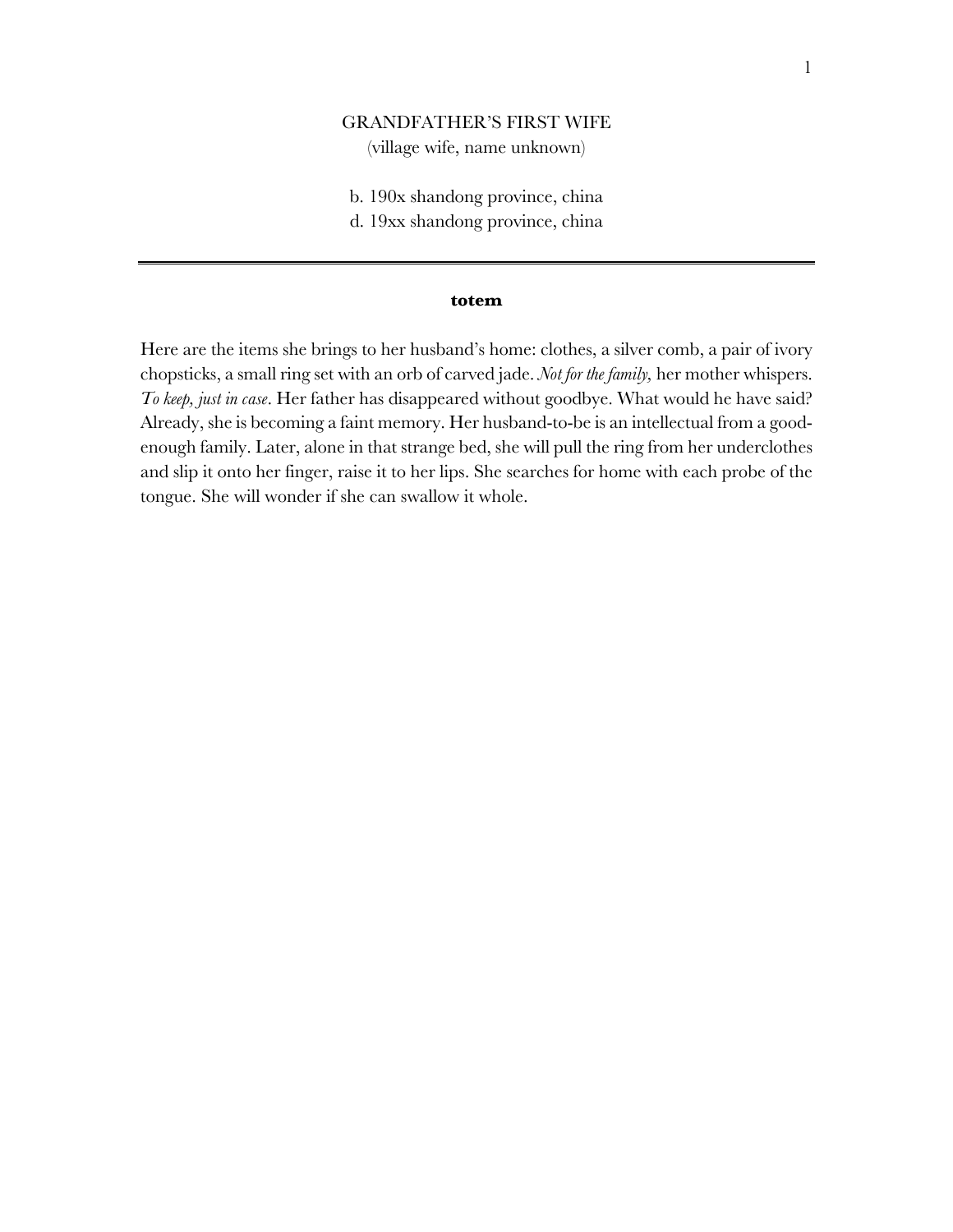#### **courtyard**

Clipped wings stretch, fly the short distance to nowhere. Her future husband arrives this afternoon, the wedding ceremony tomorrow. His parents sent a message to the university: *Come home quickly. Emergency.* She helps her mother-in-law prepare. The family has her dowry—her chickens have become his chickens.

When he arrives: shouting. Her future father-in-law breaks a stool in anger. She doesn't hear the voice of her husband—she tries to imagine what he looks like. She sits on the bed, dressed and waiting, vision obscured. When he lifts the red silk veil from her face, she sees kind eyes. She lays with him that night, spreads her legs and consecrates the marital bed. She considers her good fortune.

The next morning, she is alone. Her new husband is gone, returned to university. He is an educated man—she cannot read or write. He is *Jīdūjiào—*a Christian*.* No one in the village understands this. She tends the graves of his ancestors, lights incense to call him home. Nine months later, a girl is born, company for a short time. The baby dies an infant—still he does not return. All that remain are a handful of chickens, the rest slaughtered for her wedding banquet.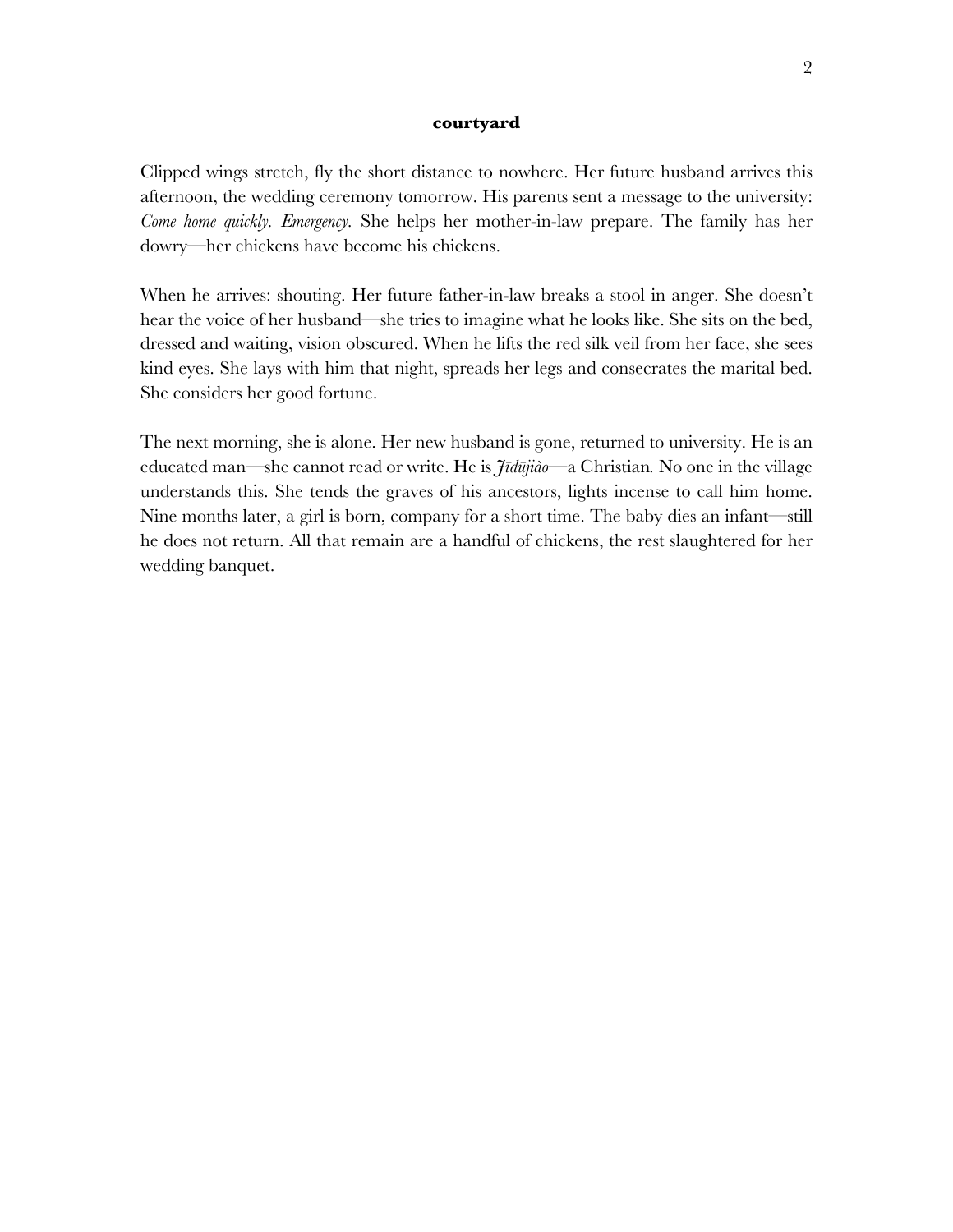#### **first position**

She could have been a dancer. Anything is possible—no one has a memory of how she looked or what she did, her hidden talents, her gifts. Before she became my grandfather's first wife, she was known for her alabaster skin, her long arms, her mischievous smile. She danced the emperor's dream, donned feathers and silk, held court as the other concubines watched in envy. She was not the favorite, but she was the first. The first to marry him, the first to lay with him, the first to bear him a child.

My grandfather mentions her in passing to his only living daughter, my mother. He tells her when she is a mother already.

At the table sits his second wife, my grandmother, the one I always thought was the first. *Womanizer*, she teases, but she is matter-of-fact—she has always known about first wife. *A village wedding*, *it doesn't count*. These are my grandparents smelling of camphor and mothballs, with skin spots and grandchildren, frayed knit cardigans, black Chinese cloth slippers. What they have been through—a first wife, a dead baby, a third wife, a dead baby—and let us not forget the war, one more page in their secret shared history.

My mother mentions first wife in passing, when I am a mother, too. A footnote to a conversation I can no longer recall, a detail easily missed when spoken in a whisper.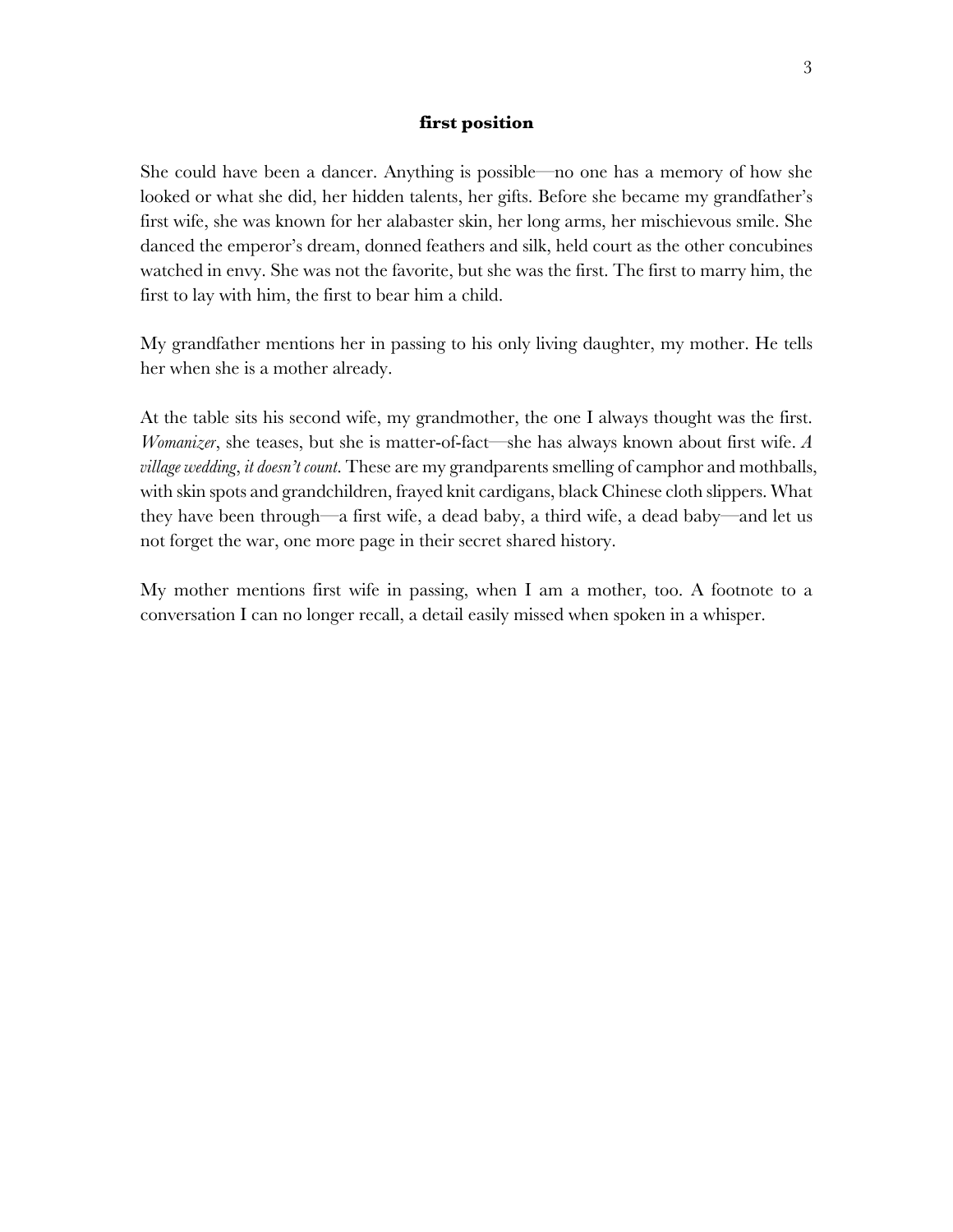# **your husband's second wife's granddaughter has some questions for you**

*When did you die? Did you stay in the village? Did you think about your husband? Did you think about your daughter? Were you angry with your husband? Did you hear stories about his life? Did you think about finding him in the city? Were you waiting for him to come home? What happened to you during the war? Where are you buried? Did you ever sleep with another man? Did you remarry? Did you have more children? Did you leave the village? Did you get sick? Was it easier being alone? Were you lonely? Were you afraid? Did you feel you had failed? Did you want a different life? Did you feel it was your fault? Were you punished? What was your childhood like? What were your parents like? Did you have any brothers or sisters? Was your family poor? Did you ever see them again? Did you care for his parents even though you knew he wouldn't come home? Stay in their house? Were you relieved that he was gone? Was it easier? Were they kind or did they gossip? Did you care? Did you find passage on a ship to Taiwan? Did you have another life? What name is on your tombstone? Who do you watch over? Who watched over you?*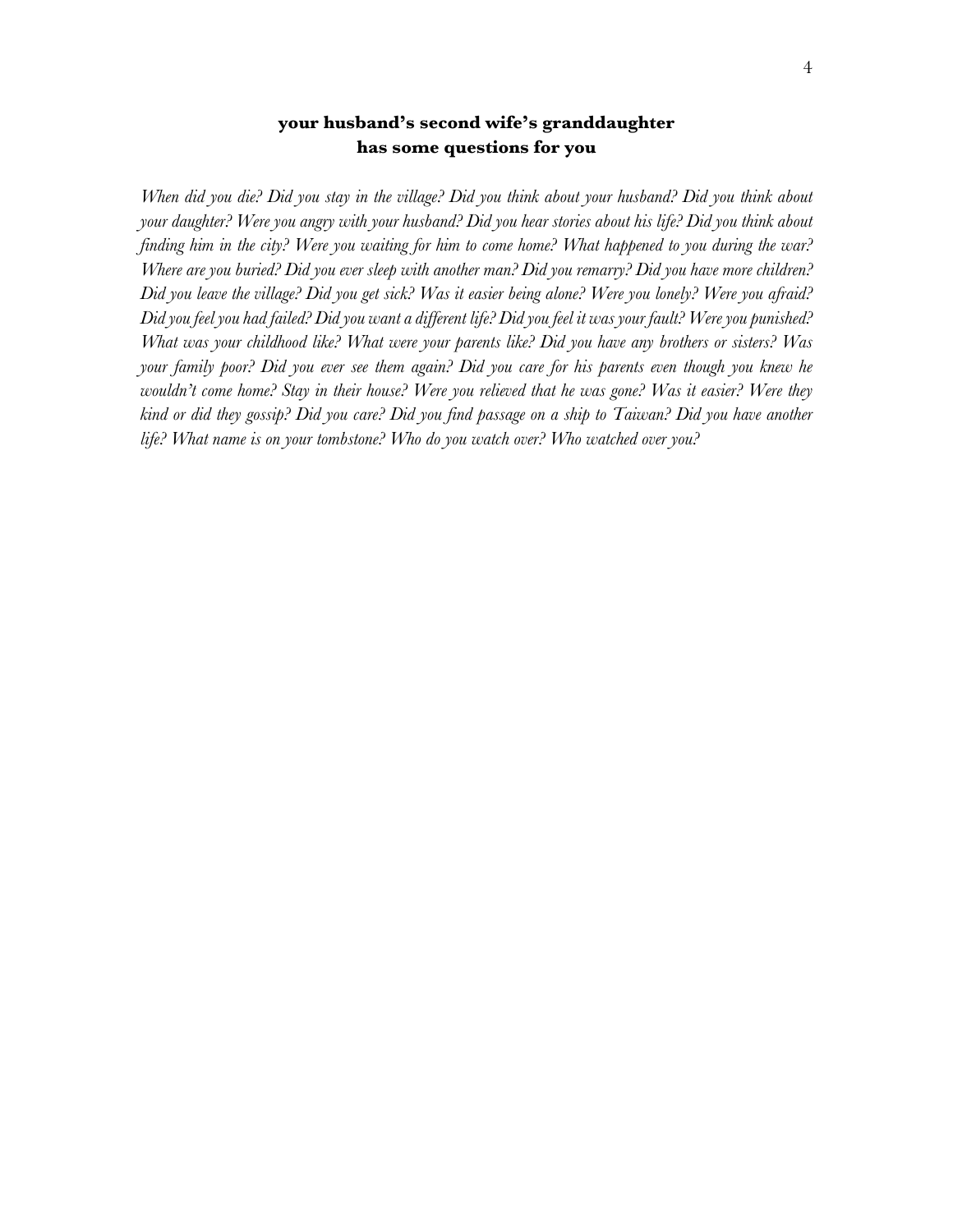#### **grave**

In her final days, she looks back and considers. *So*. *This is all there was.* Routine offers freedom—the stirring of the morning porridge, scalding hot and dotted with seeds, dates, pickled vegetables stored in porcelain jars, in case of his return. *You never know*. The sewing, the stories, the familiar laughter of women who may or may not have taken her in, but still she sits among them. *That was something, wasn't it.* On days when children wander the dusty patches of dirt, small clouds rising to cover their face and clothes, they clap each other on their arms and legs to avoid a scolding when they get home. Had she lived, her daughter would have been among them, small twigs woven into braided pigtails, the smell of sweet sweat, young arms circling her neck. *When you drink the water, think of the source.* It could have been different—it could have been worse. To contemplate another life—she will save that for the dreamers, to make this living enough.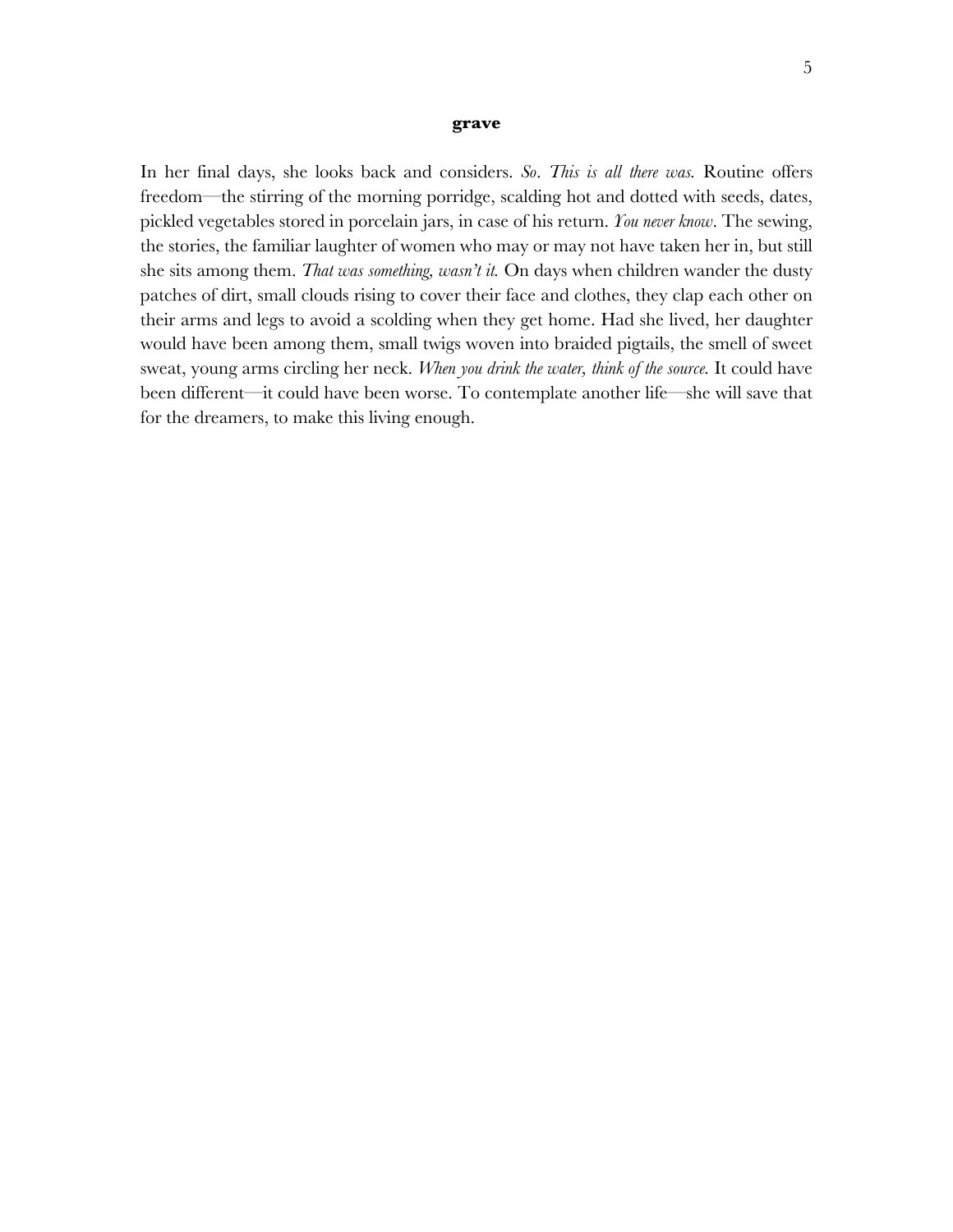## GRANDFATHER'S SECOND WIFE

(my grandmother (po-po 婆婆), hsu shiu ying)

b. 1903 shanghai, china d. 1994 white plains, new york

### **a woman of god considers her husband's first wife**

You weigh what you know with what you don't. You ask: who? Where? Your new husband shakes his head. She might still be in the village, or maybe back with her parents. He doesn't remember her name or what she looked like. *I saw her only one night.* This should bother you—it does, a little—but such old-fashioned-village-thinking is not for modern women. Not for Christians. That marriage had been a trap, not a union under God. He did as he was told to please his parents. *All the arrangements had been made.* He left the next day, no matter there had been a ceremony, no matter he had planted a child in his village wife's belly. *I heard later the baby died.* A sign or a curse, if you believed in curses, but you are a woman of God. Such things are not for believers, or so you tell yourself.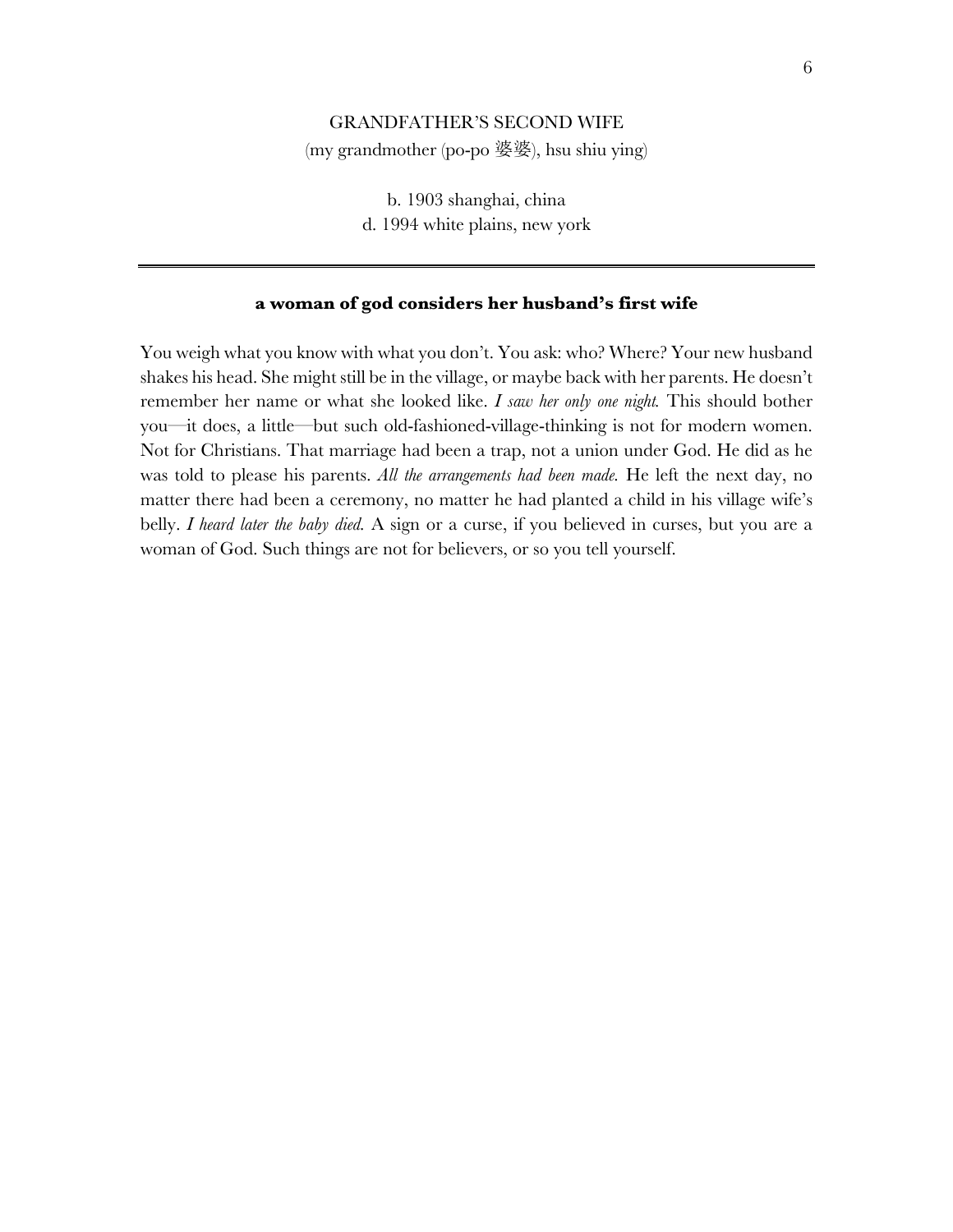#### **rumor**

*Your husband is sleeping with his secretary.* The others say it is because of the distance, the long separation, the war. They are certain it will not last. *He's just lonely.* A Christian man, your husband works for the YMCA and is stationed far away, inland and to the southwest, in Chongqing. You are in Shanghai with the children. Your young daughter might have jaundice from being indoors, your son might have TB. You surrender your fears, give them all to God. You are prepared to lose everyone.

But.

You try not to imagine them together. You know the feel of his hand in yours—you wonder about his wedding ring. You are not a romantic. You are a teacher— well-respected, wellliked. Many people call you *Hsu Lao Shi*—Teacher Hsu. When you are promoted, you become *Hsu Xiao Zhang*—Principal Hsu.

You are not one to cry or shout. Instead, you do what you do best: you write your husband a letter. You tell him everything is good. You talk about the children though there is nothing to say. *They are bored but well-behaved.* You tell him you miss him, that you trust the Lord to deliver him back to you, safe and sound. You don't mention Julia. Perhaps that was the mistake. Perhaps your silence was the only permission he needed.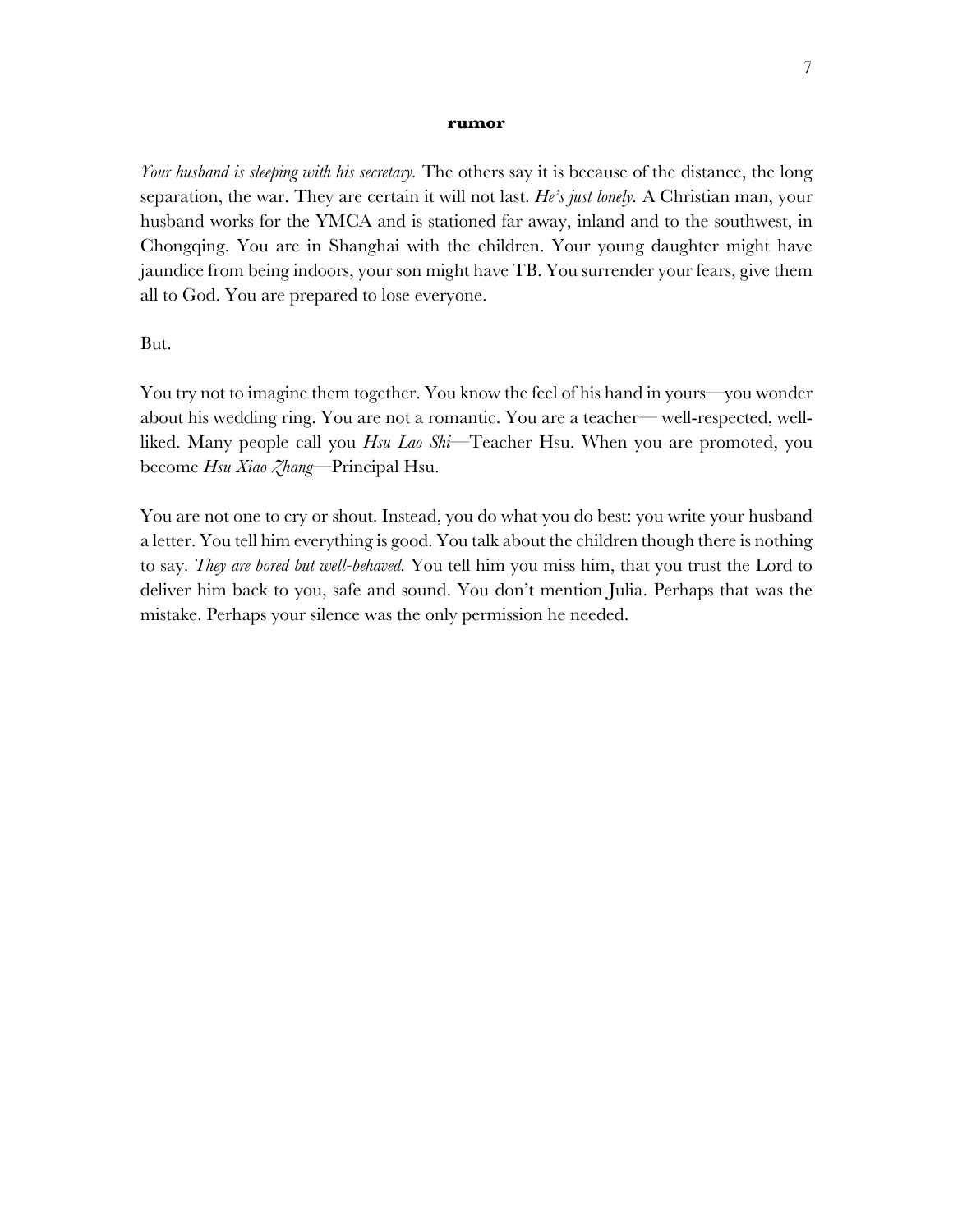#### **likeness**

Oval mirror, square room. Your reflection returns your gaze, sees you in this new place, a neighborhood in a suburb of America. You are the same woman and yet. Your husband travels between Taiwan and New York where you now live with your son and his family. Julia is not here. She is far enough away that some days you forget about her—some days you feel as if your life has always been this way. You brought one suitcase, left everything else behind, including him. Julia would not let him come.

In America, no one asks about your past. They don't care that your husband isn't with you. *Widowed*, they might think. *Possibly an immigration thing*. Or: *maybe he didn't want to come, preferring the old country.* Never mind that you are not from Taiwan. Never mind that you fled the country of your birth—China—you by boat and Julia by air because she was carrying your husband's next child. These details are lost to foreigners, though, wait, it is you who is the foreigner. The stranger stares back and wonders what she sees.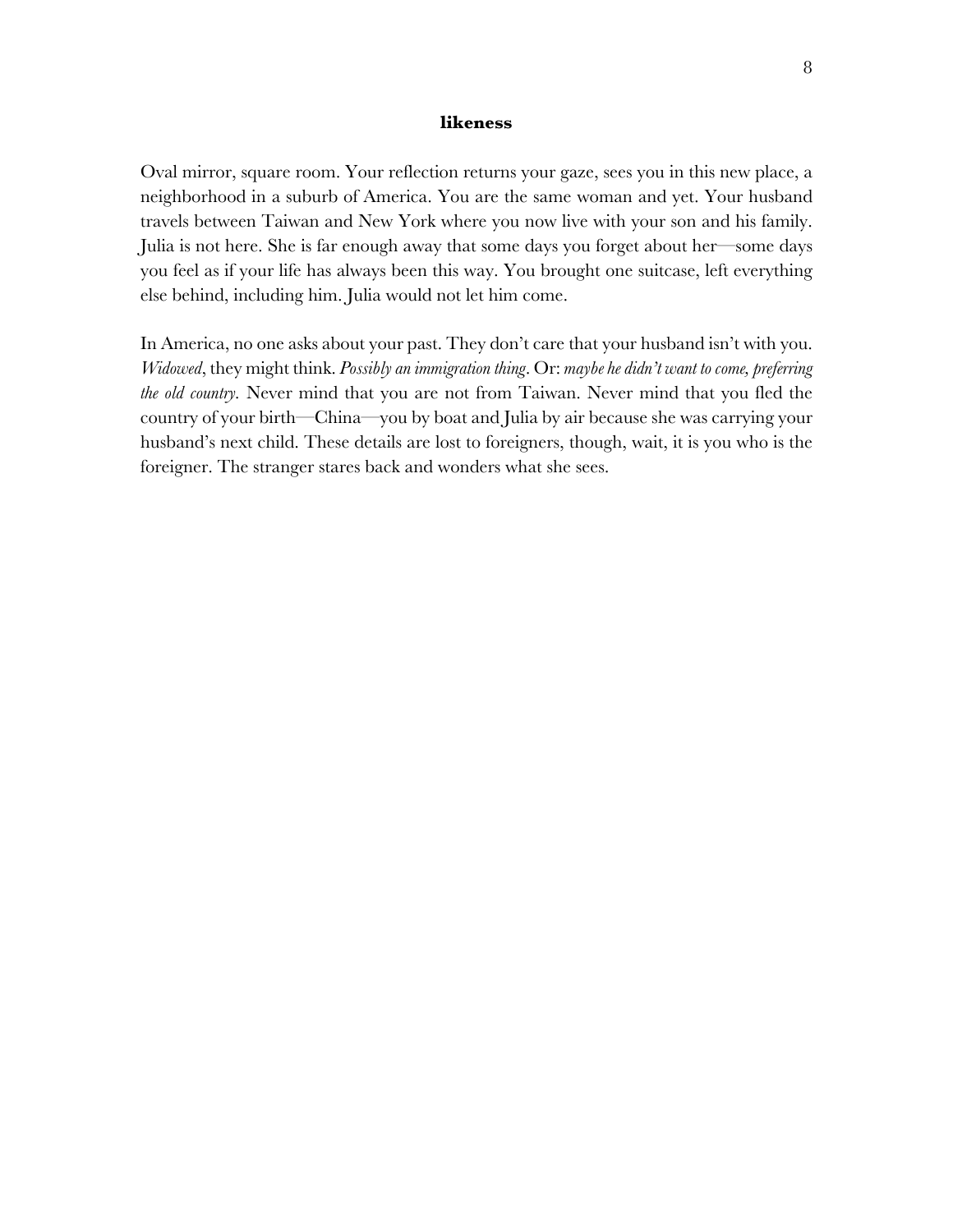#### **hospital corners**

You teach your granddaughter how to make a bed—lift a triangle of sheet, fold it beneath the mattress, and pull. Tight. *A well-made bed means good rest.* You teach her how to make paper-wrapped chicken, how to play Johann Sebastian Bach's Minuet in G on the piano, how to knit an afghan. With your own daughter, there had been no time for such things. Air raids trapped her in the bedroom of your dark apartment while you went to work, ducking between buildings, your husband three thousand *li* away.

Your Chinese-American granddaughter obliges you, holds the yarn while the needles click. A teacher, you consider what else she needs to know—what is essential, what is necessary. When you open your mouth to speak, the words do not come.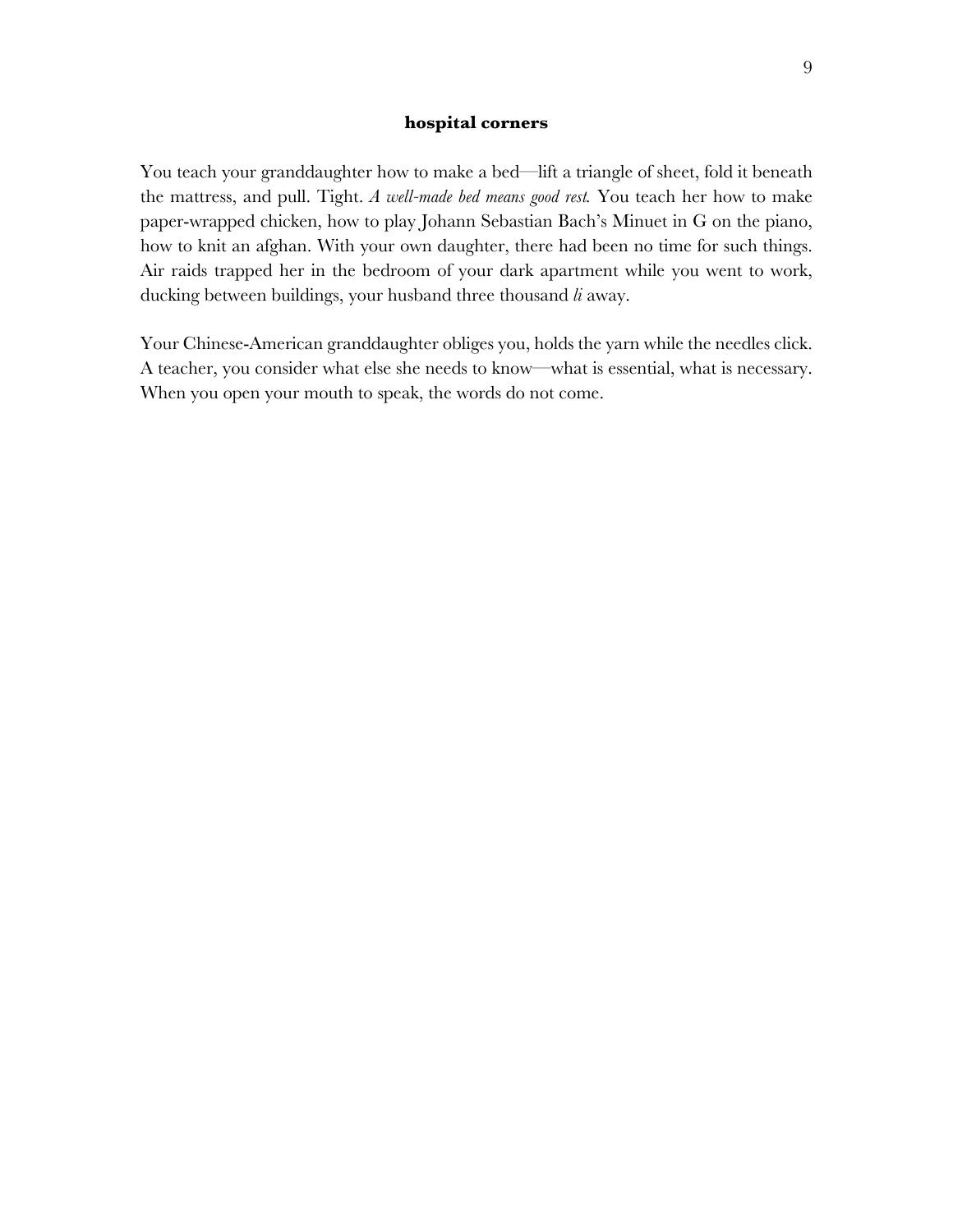### **an act of repair**

When the phone call comes, your husband's voice ragged on the other end, you are seventytwo years old.

Julia jumped. Julia was gone. Julia *is* gone. You replace the receiver in the cradle, your slight frame wavering. Your glasses fog up. Your glasses clear. You sit down. You stand. You are in the living room—you walk into the kitchen. You begin to make dinner. You tell your son, maybe you call your daughter. Julia is gone.

Your lips move in silent prayer. You are an old woman but you have nineteen years ahead of you—still, this feels like the end. Over half of a lifetime with Julia on the periphery, edging in until your own boundaries collapsed. *What choice did I have?* There is a name for women like Julia—Lady Wife of the Resisting War, *kàngzhàn fūrén.* In English this makes no sense—how else to say who Julia was to your husband, who Julia is to you. Many husbands returned from the war with new wives, new children. Some women were happy to be rid of their men. You wanted yours back.

*Julia is gone*. You remain in the wake of her unanswered questions. At night you think of her unhappiness and how it eclipsed—always—your own.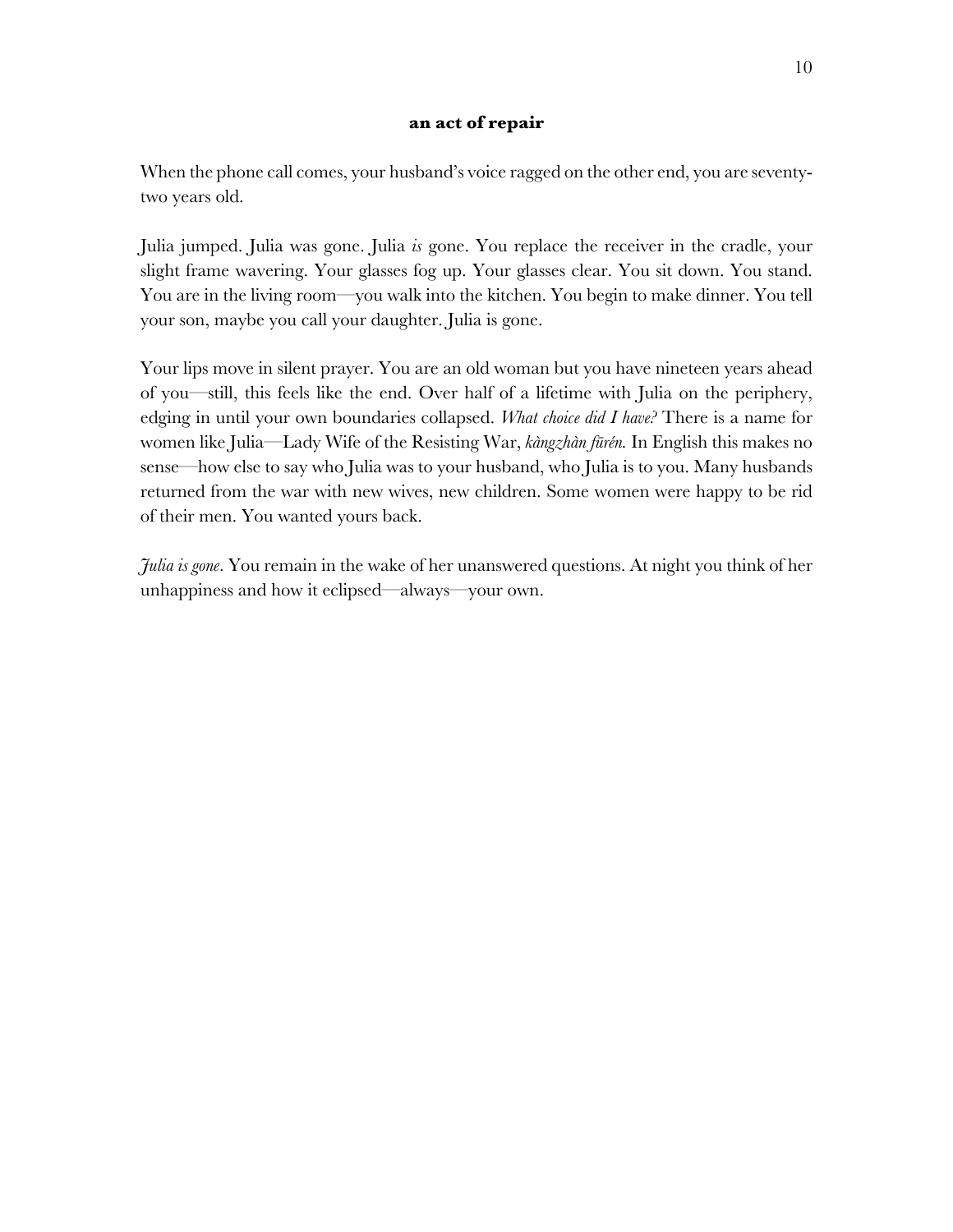# GRANDFATHER'S THIRD WIFE (julia chu)

# b. 1913 guangdong province, china d. 1975 taipei, taiwan

### **at the quay**

Julia flew on the American army plane from China to Taiwan because she was pregnant and the Communists were coming. Her husband and his other family journeyed by ship, bringing her son, not even three. The women on the plane ignored her, whispers accompanying each kilometer to her new life.

Julia could write her son a letter. *He promised to divorce his other wife. He promised to marry me.*  She could leave the leather satchel, a gift from her father, a man her son will never meet because her family has disowned her. *They said I brought them shame.* Leave the Bible so her son can see the tissue-thin pages, the bent corners, the scripture underlined in pencil. *Be completely humble and gentle; be patient, bearing one another in love. Ephesians 4:2.* He will know she tried. He is too young to remember the fighting or how Julia clung to her husband whenever it was time for him to go to his other house. Her son won't remember the time she wore her best dress, lips painted bright rouge, and appeared at a party where her husband was with the other wife. How the two women hung on, one on each arm, neither willing to give him up. Her son won't remember how she threatened to kill herself, so many times.

At the dock with taxis and pedicabs, the locals press against her, offering their wares paper fans to stave off the heat, squares of cloth to press against sweaty lips. Bananas, almond cakes, inky newspaper cones of roasted peanuts. In the distance, Julia sees their ship steaming across the Strait. She wonders if his wife's house will be larger. She feels her foolishness, thinking it might be different here.

So, a plan: she could leave her husband at the dock. Julia would lose her son, but she has the baby in her belly. If she walks away now, maybe five months later the baby will not be born a girl, or a "Mongoloid," or choke to death at age two. If she walks away now, maybe thirty years later she will not climb to the top of her apartment building and take her own life. *The end of a matter is better than its beginning. Ecclesiastes 7:8*. Maybe she would live to 88, or even 100. Maybe she would make it to America, and maybe this moment will become a memory, a tale with a different ending, a story of what she had to give up to save her own life.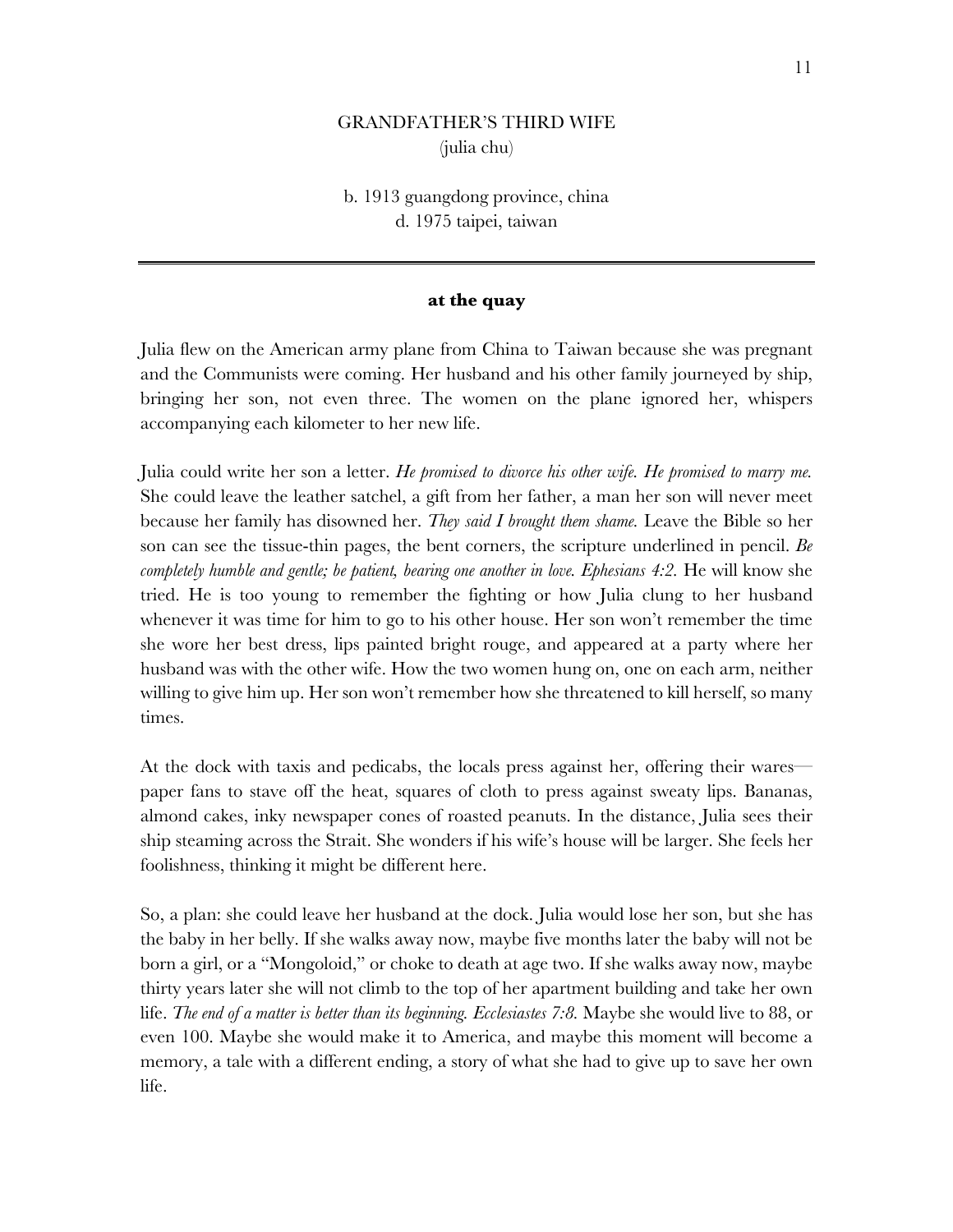## **lucky number**

Count the days—he comes tomorrow. The new piano sits in its place, immovable.

Julia thinks of his other house, sees his wife sitting upright, fingers at ease over the keys, their husband behind her, a smile on his face. Julia closes her eyes, concealed in the shadows of a plum blossom tree.

Julia insisted that she get one, too, no matter that she cannot play. Alone on the wooden bench, she taps a finger against the ivory, hears each note in turn. *A single tree makes no forest; one string makes no music*. Eighty-eight keys in total. Eighty eight, a symbol of good luck and fortune. Count each one—an empty kiss, a reminder of how she is not enough, another chance at happiness, lost.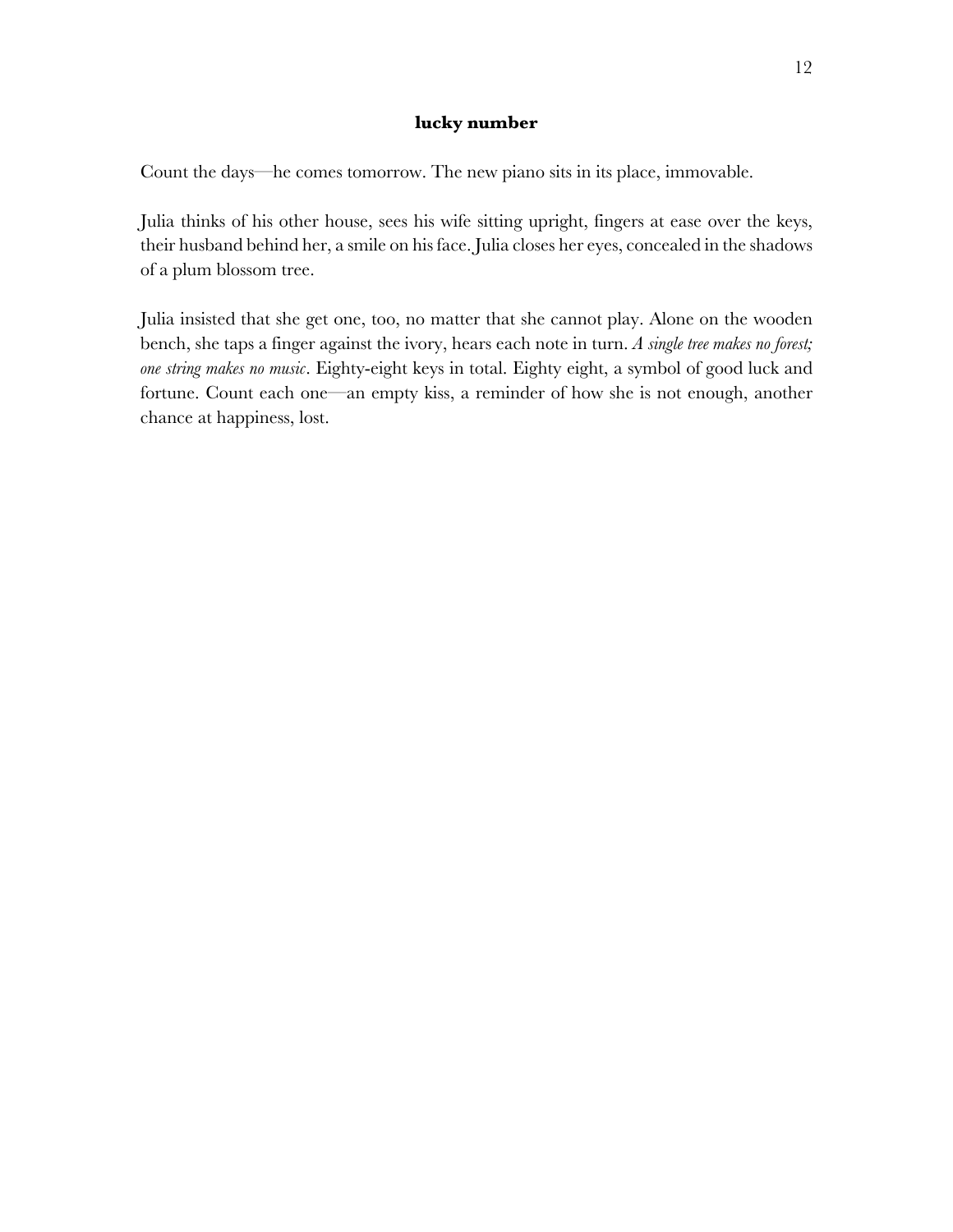## **afterlife**

After the war, there was just enough room to start over.

How easy it would be for Julia to disappear, a corporeal reminder of what can happen to any modern marriage. She could vanish, an apparition, a wisp of thought, a question mark. He might doubt she'd ever existed at all.

It is not the money. Both Julia and the other wife work, manage their own expenses, their children, their desolation. They live parallel lives that intersect at a single point. Him.

Julia accepts her fate. They know who they are to each other, they have already been through so much. She thinks, *why not make it forever?* Stay tied together in the afterlife—three plots, three souls (make that four—don't forget the village wife). Company for eternity, one big happy family.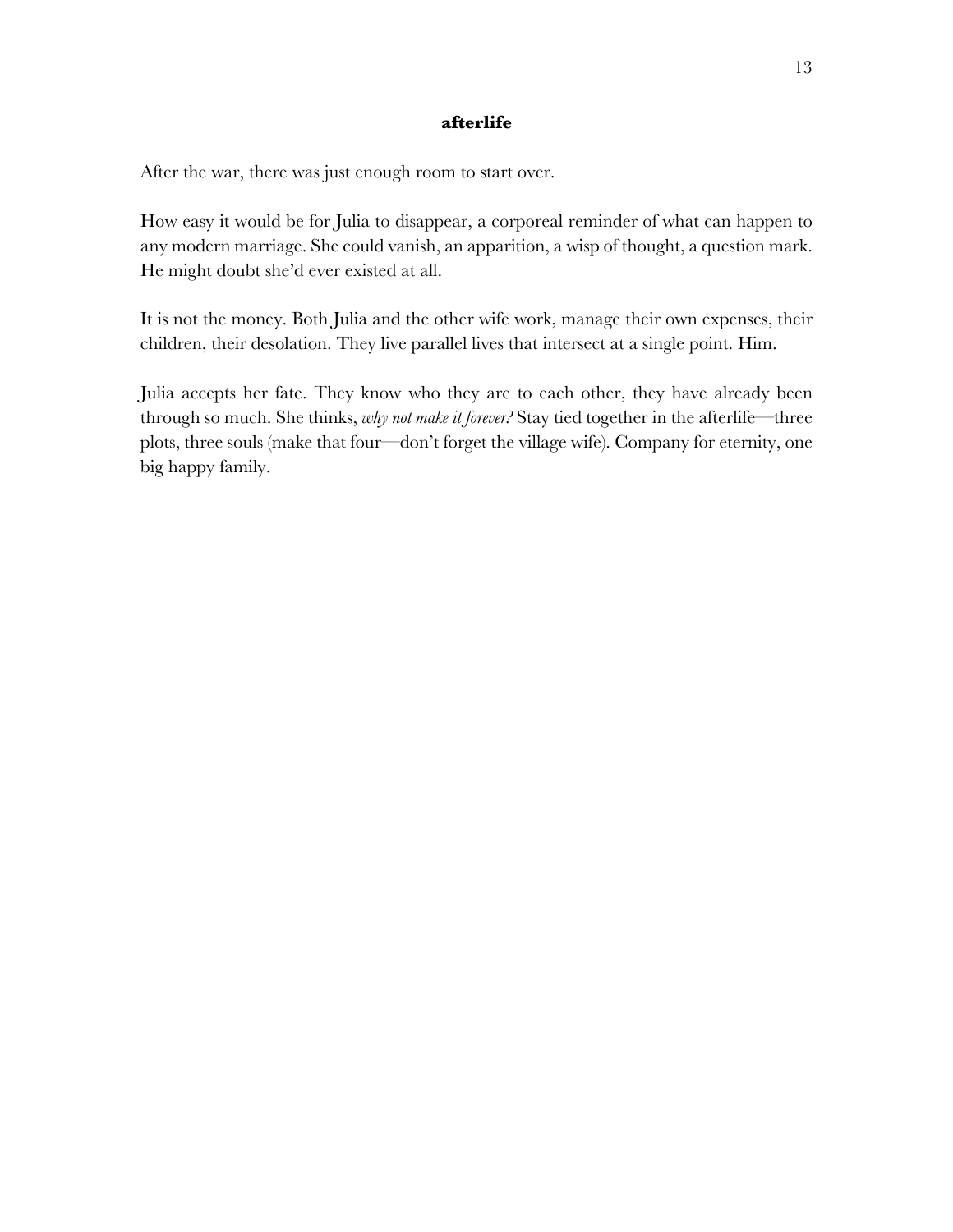## **a night at the movies**

Alone at last! The two of them, arm and arm, dressed for an evening out. Julia has been asking for this time, just her and her husband on a date. A neighbor will watch their children. They will have dinner at a restaurant, then see a movie. Maybe an American movie, dubbed in Chinese. They will hold hands, they will kiss, she will think, *I can be happy like this*.

Julia's husband laughs at something she says—she can always make him laugh. She rests her head on his shoulder as they walk home. They arrive, door open, the neighbor frantic. *It's not my fault she doesn't know how to swallow properly!*

The doctor, bag in hand, goes to her husband. Julia, on winged feet, to the kitchen. There, her daughter, two years old, blue in the face, unmoving. Her wide look, almost surprised, the folds along her eyes slanting upward. *My luminous pearl.* Julia gathers the child in her arms, but she can't hold it all—her daughter, her marriage, her loneliness. Some things she must let go.